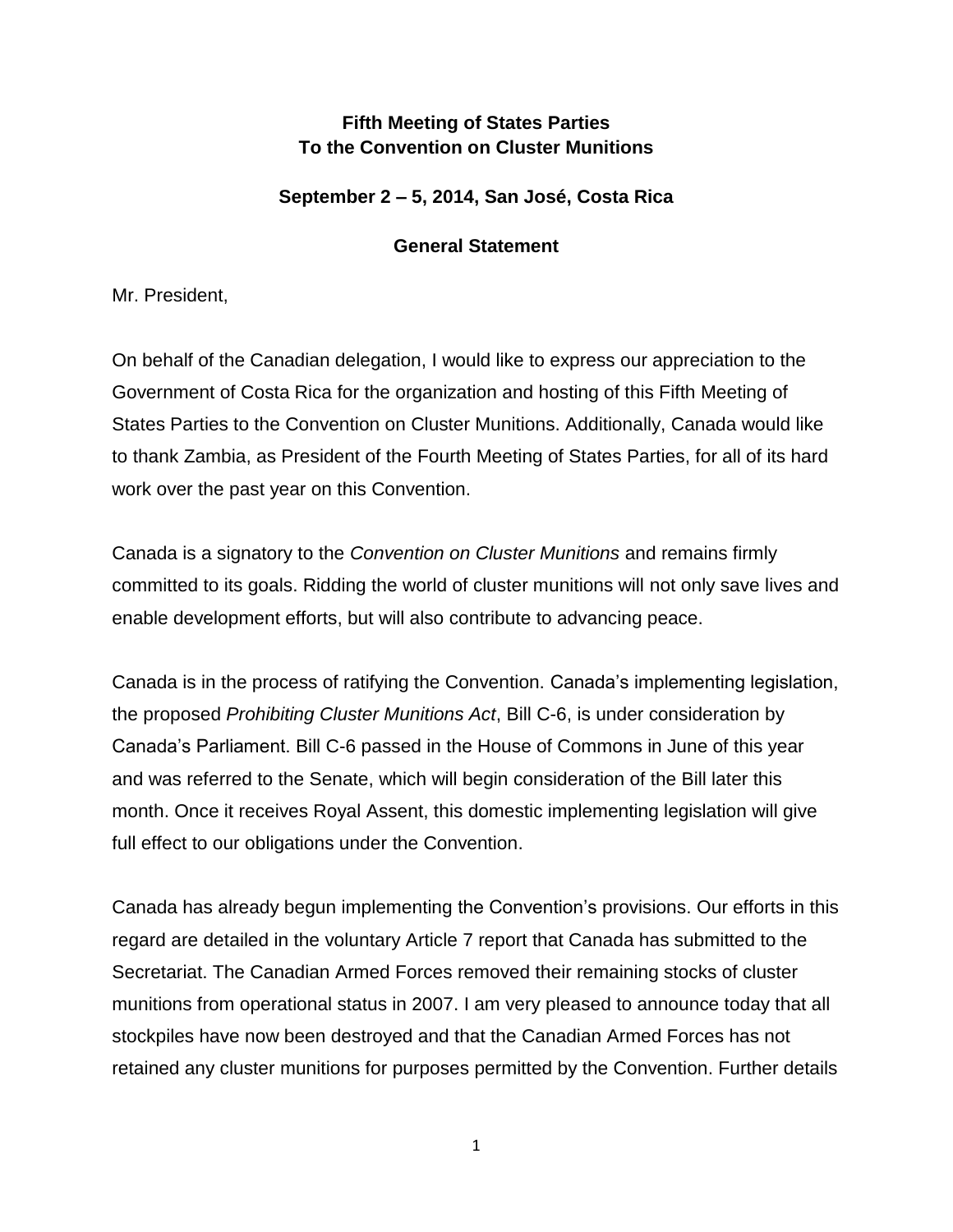on the destruction process will be provided during the agenda item on stockpile destruction later this week.

Since 2006, Canada has contributed more than \$215 M to address the humanitarian impact of mines and explosive remnants of war. This has included funding to the Lao Peoples Democratic Republic, Lebanon, Bosnia and Herzegovina, Palau and South Sudan for cluster munitions clearance activities. In November 2013, Canada's Minister of Foreign Affairs announced an additional \$10M over 18 months for mine and cluster munitions action.

Mr. President,

In a relatively short period of time since the adoption of the Convention, there has been good progress in its implementation.

We are pleased that an agreement with the Geneva International Centre for Humanitarian Demining on the hosting of the Implementation Support Unit was recently concluded and signed, in accordance with decisions taken at the  $2<sup>nd</sup>$  and  $4<sup>th</sup>$  meetings of States Parties, and that the process for recruitment of the Director is underway. We hope that the new Director will take up his/her position as soon as possible so as to ensure a smooth transition and a fully functional ISU by the First Review Conference.

While welcoming the progress to date, we must not lose sight of the challenges that remain. It is disturbing to hear reports of continued use of cluster munitions, including in Syria. Despite repeated condemnation by the international community, including through two UN Security Council resolutions, the use of cluster munitions in Syria continues to be widespread, with devastating impacts on the civilian population. We condemn this activity and call on all parties to immediately cease using cluster munitions.